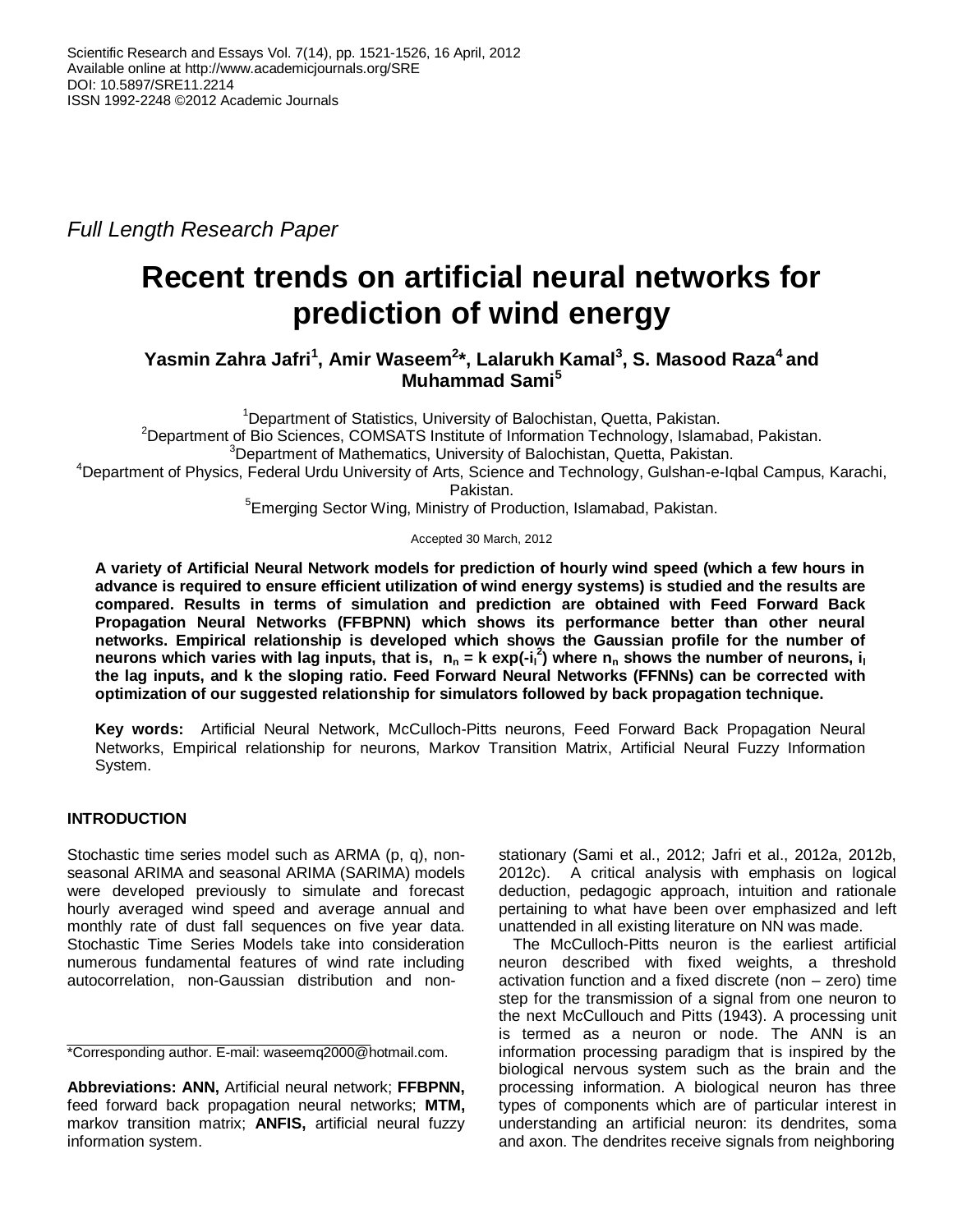neurons. The signals are electric impulses that are transmitted across a synaptic gap by means of a chemical process. The synapse is a connection amongst neurons where their membranes almost touch and signals are transmitted from one to the other by chemical neurotransmitters. The soma or cell body sums the incoming signals, fixes signals when sufficient input is received and transmits signals over its axons to other cells. The axon is a long fiber over which a biological neuron transmits its output signals to other neurons. Neural networks are computer algorithms following the information processing exactly in the same manner as in the nervous system. The future is predicted from learning of the past with appropriate simulation. The neural network representative data is gathered and training algorithms are invoked to automatically learn the structure of data. Networks ranging from simple Boolean networks (perceptron), to complex self-organizing networks (Kohonen Networks), to networks modeling thermodynamic properties (Boltzmann machines) (Haykins, 1994) exist. There are nearly as many training methods as there are network types but some of the more popular ones include back propagation, the delta rule and Kohonen learning. A standard network architecture consists of several "layers" of neurons.

An ANN is configured for a specific application, such as pattern recognition or data classification, through a learning process. Learning in biological system involves adjustments to the synaptic connections that exist between the neurons. This is true of ANN's as well. We shall emphasize only on ANN simulations which appear to be a recent development. This discipline of knowledge was established before the advent of computers. Many important advances in ANNs reported during five decades since its discovery in 1943, recently, the NN enjoy resurgence of interest and have the modeling of complex and non-linear phenomena (Candill and Butler, 1993); Very few relatively recent literature emerged on NN modeling for wind speed prediction (Cadenas et al., 2007, 2009; Piers et al., 2010; Zhang et al., 2012). NN is particularly useful when problems are driven rather by data than by concept or theory. To date NNs have yielded many successful applications in areas, as diverse as finance, medicine, engineering, geology, and physics indeed. ANN models have been applied to problems (Andrawis et al., 2011) involving runoff forecasting and weather predictions (Kang et al., 1993). ANNs have been applied to groundwater reclamation problems (Ranjethan and Eheart, 1993), predicting average air temperature Cook and Wolfe (1991), and for forecasting of price increments (Castiglioue, 2002) and predicting indoor air temperature in modern building (Kemajou et al., 2012). Prediction of time series is an important application of NNs. Since 1995 the time series prediction by NNs have been exhaustively studied, Detecting trends and patterns in financial data is of great interest to the business world to support the decision making process through time

series forecasting, that is, with neural networks (Lin et al., 1995). Generally wind speed is a highly non-linear phenomenon (Kamal and Jafri, 1997, 1999). ANNs which are trained on a time series are supported with Artificial Neuro Fuzzy Information System (ANFIS) to achieve firstly to predict the time series many time steps ahead and secondly to learn the rule which has produced.

The prediction and learning are not necessarily related to each other especially for chaotic time series.

#### **Theory on time series forecasting with Neural Networks**

A time series is a sequence of vector,  $x$  (t),  $t = 0, 1,$  -----, where't' represents elapsed time. NN has been widely used as time series forecaster: most often these are feed forward networks which employ a sliding window over the input sequence (Patterson et al., 1993). Feed forward Neural Networks (FFNNs) are composed of layers in which the input layer of neurons is connected to the output layer of neurons through one or more layers of intermediate neurons. The training process of the neural network involves adjusting the weight till a desired input/output relationship is obtained. The majority of adaptation learning algorithms are based on the Widrow-Hoff back propagation algorithm (Widrow and Winter, 1988). The neural network forecast can be described as follows:

## $z_{k+1}$ = NN ( $z_k$ ,  $z_{k-1}$ , ..... $z_{k-1}$ ,  $e_k$ ,  $e_{k-1}$ , ................  $e_{k-d}$ )---- (1)

Where z is either original observation or processed data, and  $e_{k1}$  .....  $e_{k-d}$  are residuals. Usually, a three-layered feed forward neural network is accomplished with the Quick Prop algorithm (Goodman et al., 1993). All simulations pertaining to ANN have been done on an ULTRIX4.2 in the past. ULTRIX4.2 is an old version of algorithm especially for NN simulations. A feed forward multilayer neural network consists of an input layer and output layer with some number of input and outputs neurons, respectively. There are also one or more hidden layers in between the output and the input layers with some number of neurons on each. The values  $x_i$  of the ith neuron of the first hidden layer is given by:

$$
x_i = f(\sum_i w_{ji} p_j + b_i) \cdots \cdots \cdots \cdots \cdots \cdots \qquad (2)
$$

Where  $w_{ii}$  are weights connecting the jth input neuron (whose value is  $p_i$ ) to the  $i<sup>th</sup>$  hidden neuron whose activation threshold (basis) is  $b_i$  and  $f$  is the smooth bounded and non linear function called activation function. A similar rule applies to the neuron: for the output layer. The network learns the relationship between the input-output in the training set via NN training in which the weights are modified until a prescribed error criterion is fulfilled. The term  $(\Sigma_i w_{ii} p_i + b_i)$  in Equation (2)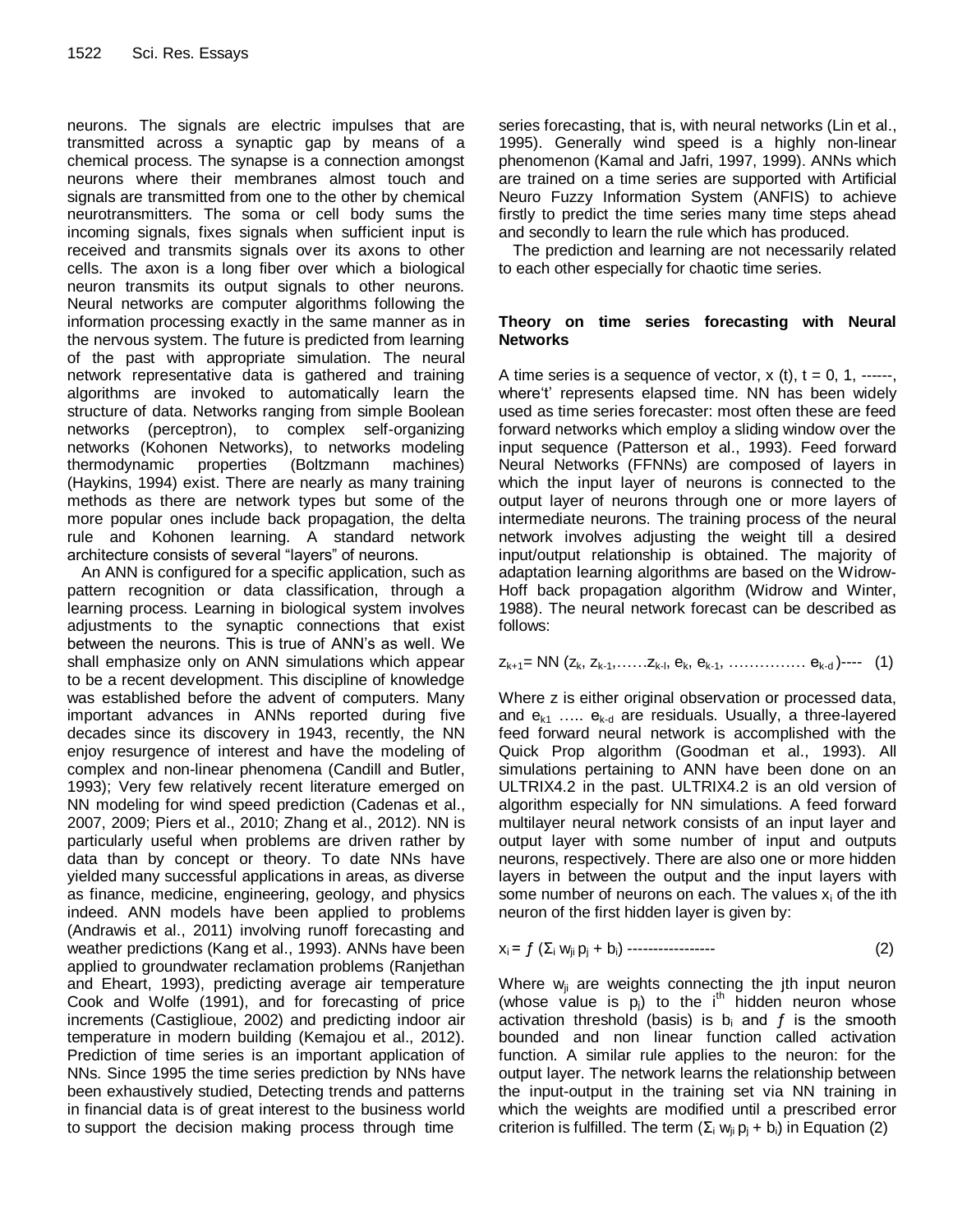

**Figure 1.** NN prediction modeling of wind data with two lag inputs 1, 24 and one hidden layer (March, 2004).

is known as internal activation level and produced by every neuron in the network as the sum of its weighted inputs. The threshold  $b_i$  is treated as a normal weight with input clamped at -1. The learning algorithm is the backpropagation which is a supervision iteration training method for multilayer feed forward nets, with sigmoidal non linear threshold units.

For adjusting the weight ( $w_{ii}$ ) from the jth input unit to the ith output, the derivative of the error function with respect to any weight in the network is computed as shown as follows:

$$
\Delta \text{ wji } = -k \frac{\delta E}{\delta \text{ wji}} = \text{w}_{ji} (t+1) - \text{w}_{ji} (t) = \eta \delta_i x_1 + \alpha (w_{ji} (t) - w_{ji} (t-1)) \tag{3}
$$

where  $w_{ij}(t)$  is the weight from hidden node j or from an input node at time t, x1 is either the output of node i or is an input,  $\eta$  and  $\alpha$  are the learning rate (gain) and momentum of the net, respectively and  $\delta_i$  is the error term for node ί. The error function that the back propagation algorithm minimizes is the average of the square difference between the output of each neuron in the output layer and the desired output, that is,

$$
E = \frac{1}{2p} \sum_{\rho} \Sigma_{\kappa} (d_{\rho k} - o_{\rho k})^{2} \dots \qquad (4)
$$

where p is the index of the 'p' training pair of vectors, k is the index of elements in the output vector,  $d_{pk}$  is the  $k<sup>th</sup>$ element of the  $p^{th}$  desired pattern vector and  $o_{pk}$  is the  $k^{th}$ element of the output vector when pattern p is presented as an input to the network. Detailed analysis and description of the multilayer feed forward neural networks and the back propagation algorithms may be found (Haykins, 1994).

#### **RESULTS AND DISCUSSION**

Figures 1 and 2 show the NN prediction modeling of wind data in terms of desired output and actual network output (simulated results) for the months of March and August, 2004 respectively with lag inputs 1 and 24 and one hidden layer Figures 3 and 4 show the same NN prediction modeling with lag inputs 1, 2, 3, 4, 5, 24 and one hidden layer. The results are obtained on trainee data. We also checked the testing data, too. With 24 lag inputs (1, 2, 3… 24) we, however, get a relatively better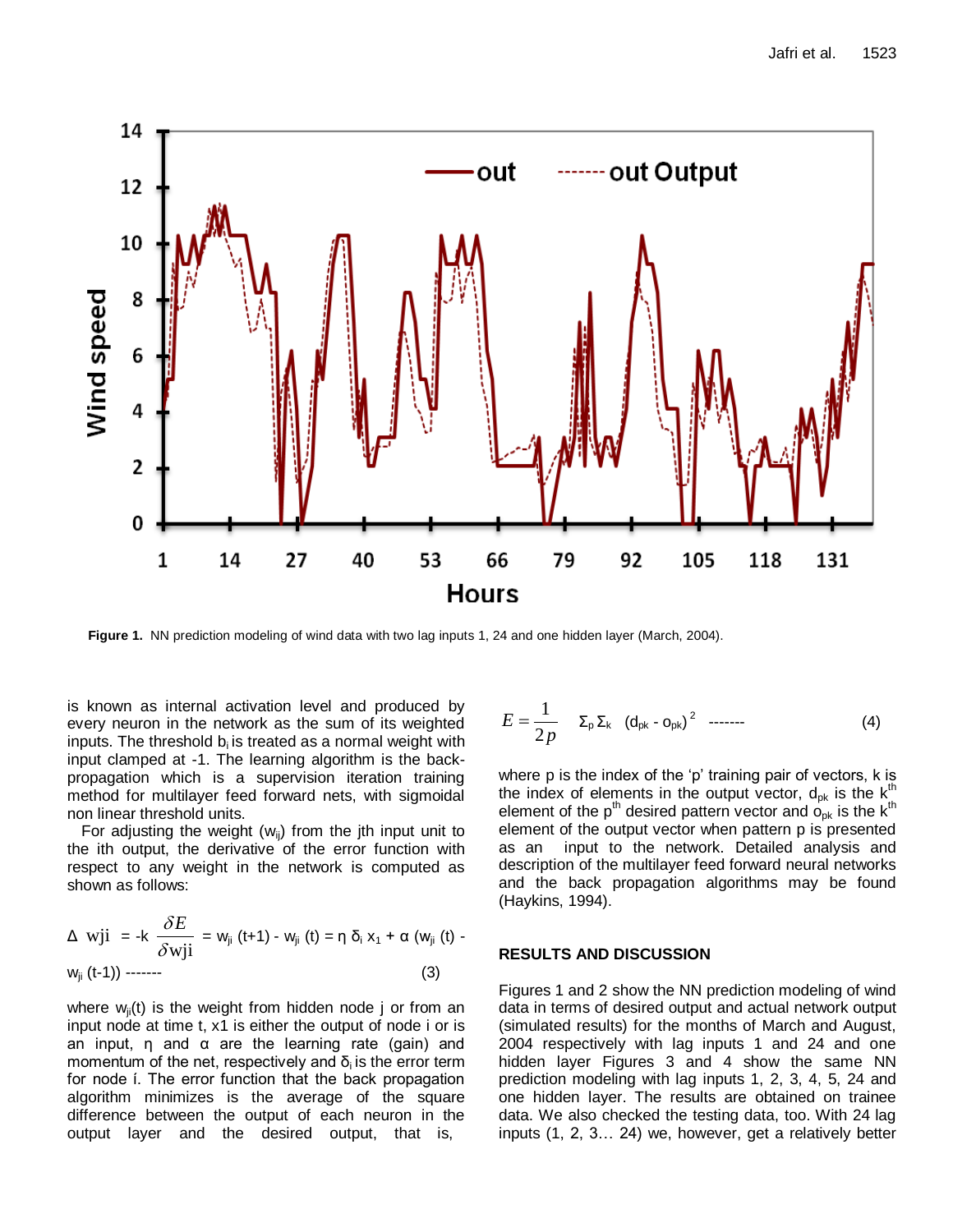

**Figure 2.** NN prediction modeling of wind data with two lag inputs 1, 24 and one hidden layer (August, 2004).



**Figure 3.** NN prediction modeling of wind data with six lag inputs 1, 2, 3, 4, 24 and one hidden layer (March, 2004).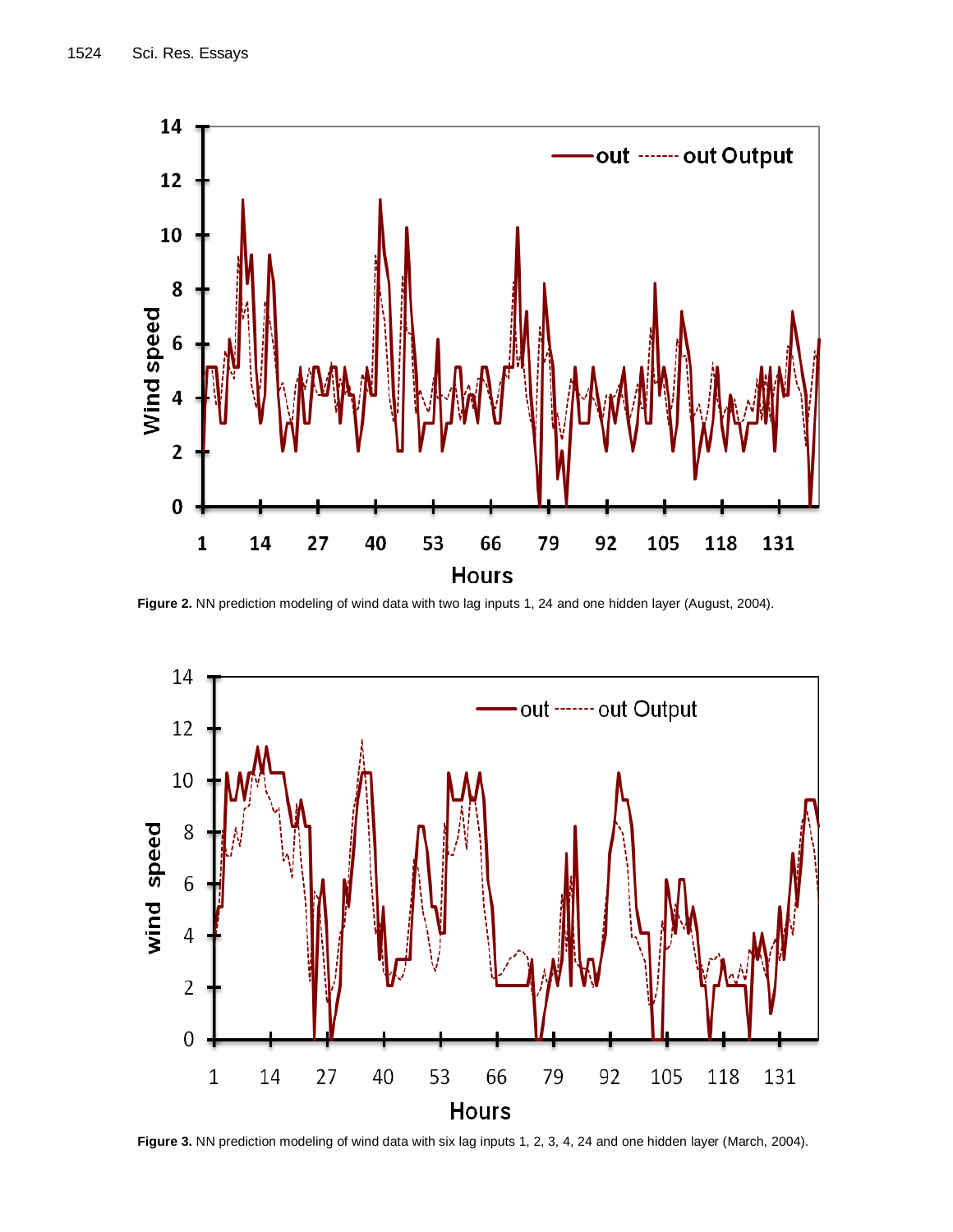

**Figure 4.** NN prediction modeling of wind data with six lag inputs 1, 2, 3, 4, 24 and one hidden layer (August, 2004).

simulation of wind data only for March and August, 2004. This confirms restriction of simulation for a large data set. Prediction for remaining months of 2004 and hourly averaged monthly wind data of 2003 and 2004 are, of course, recorded but simulations are badly affected. We used 720 or 744 values of wind data. We considered 500 values for trainee (69.4%), 80 values for cross validation (11.1%) and 140 values for testing (19.4%). With appropriate choices of trainee, cross validation and testing data but following the standards set by NN algorithm for multi-step ahead forecasts (Hill et al., 1996), the predicted values did not increase more than 250 values.

We used Neuro-solution, Version 5.0 (Copyright 1997- 2005, Neuro-dimension, Inc.) which worked with feed forward back propagation neural networks algorithms and observed the same behavior.

We then tested the parameters of the algorithm such as the relationship between the number of neurons and the lag inputs in FFNN. On the basis of observations we established the empirical relationship, that is,

$$
n_n \propto \exp\left(-i_1^2\right)
$$
  
\n
$$
n_n = (n_1^{1/2} n_1) \exp\left(-i_1^2\right) = k \exp\left(-i_1^2\right) \dots \dots \dots \dots \dots \dots \tag{5}
$$

Where  $n_n$  shows the number of neurons,  $i_1$  the lag inputs,  $n_1$ <sup>'</sup> the data value of neuron at lag1,  $n_1$  the extrapolated values of the number of neurons at lag1 and k the sloping

factor or ratio. Equation (5) shows the Gaussian profile for the number of neurons which varies with lag inputs. With minimum number of hidden layers, the numbers of neurons are relatively larger. The neurons are the neurotransmitters for either prediction or neural network modeling; therefore, its appropriate number would make a significant affect on prediction modeling. With increasing numbers of lag inputs, the number of neurons also decreases. This decrease is more pronounced with increasing number of hidden layers. This is perhaps a severe limitation in neural network modeling.

We observe in our study, that the mean square error is relatively small for two number of lag inputs as compared to six (Table 1). Monte Carlo simulation can resolve anomalies in the relatively unreliable values of mean square error, coefficient of determination and efficiency coefficient for remaining months of the year 2004 other than March and August. We conjecture that there is a need to optimize our empirical relationship (Equation 5) in neural network back-propagation algorithm especially pertaining to simulation.

From the above discussion we infer the following conclusions:

1. There is a need to correct feed forward back propagation neural network (FFBPNN) algorithm to accommodate more predicted values as a simulator.

2. The number of neurons should increase following the geometric progression with increasing lag inputs. Neuron